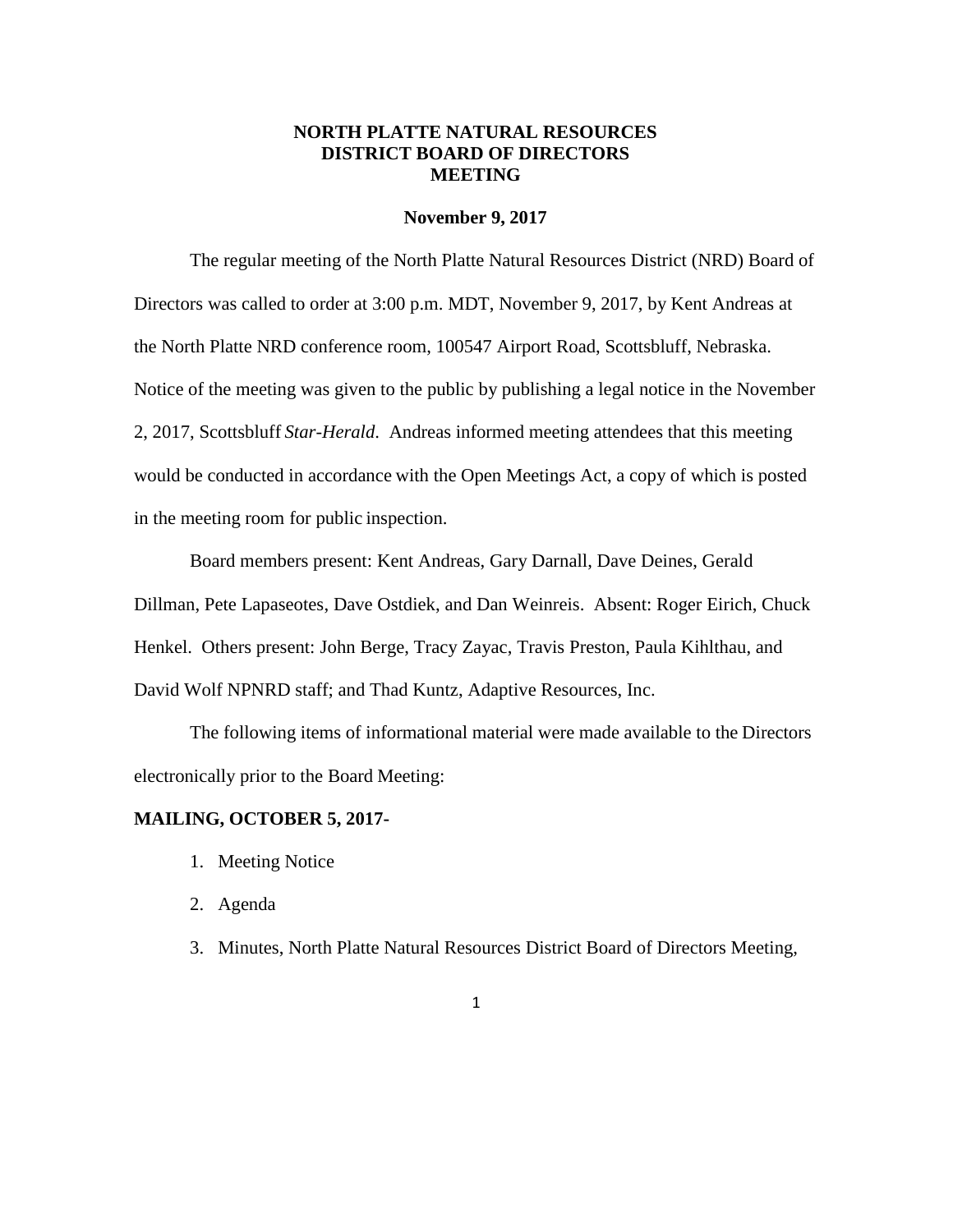October 12, 2017.

4. Treasurer's Report

The following items were provided to the Directors at the Board Meeting:

- 1. Agenda
- 2. Minutes, North Platte Natural Resources District, Board of Directors Meeting, October 12, 2017.
- 3. Treasurer's Report
- 4. Manager's Report
- 5. Western Water Use Management Modeling, Brief Modeling Overview, Internal Model Review, Review of Upcoming Update and Analyses, by Thad Kuntz, P.G. Principal Hydrogeologist, Adaptive Resources Inc., dated November 7, 2017.
- 6. North Platte Natural Resources Community Drought Plan, dated November 9, 2017.
- 7. North Platte Natural Resources District, Nebraska Soil & Water Conservation Program, Policy Statement and Procedures.
- 8. North Platte Natural Resources District, Policy Statement Safety and Loss Prevention Program.

## **3. Approval of Minutes of Previous Meeting**

The Board reviewed the minutes of the October 12, 2017, regular Board meeting.

Moved by Darnall, seconded by Deines, to approve the minutes of the October 12, 2017,

regular Board meeting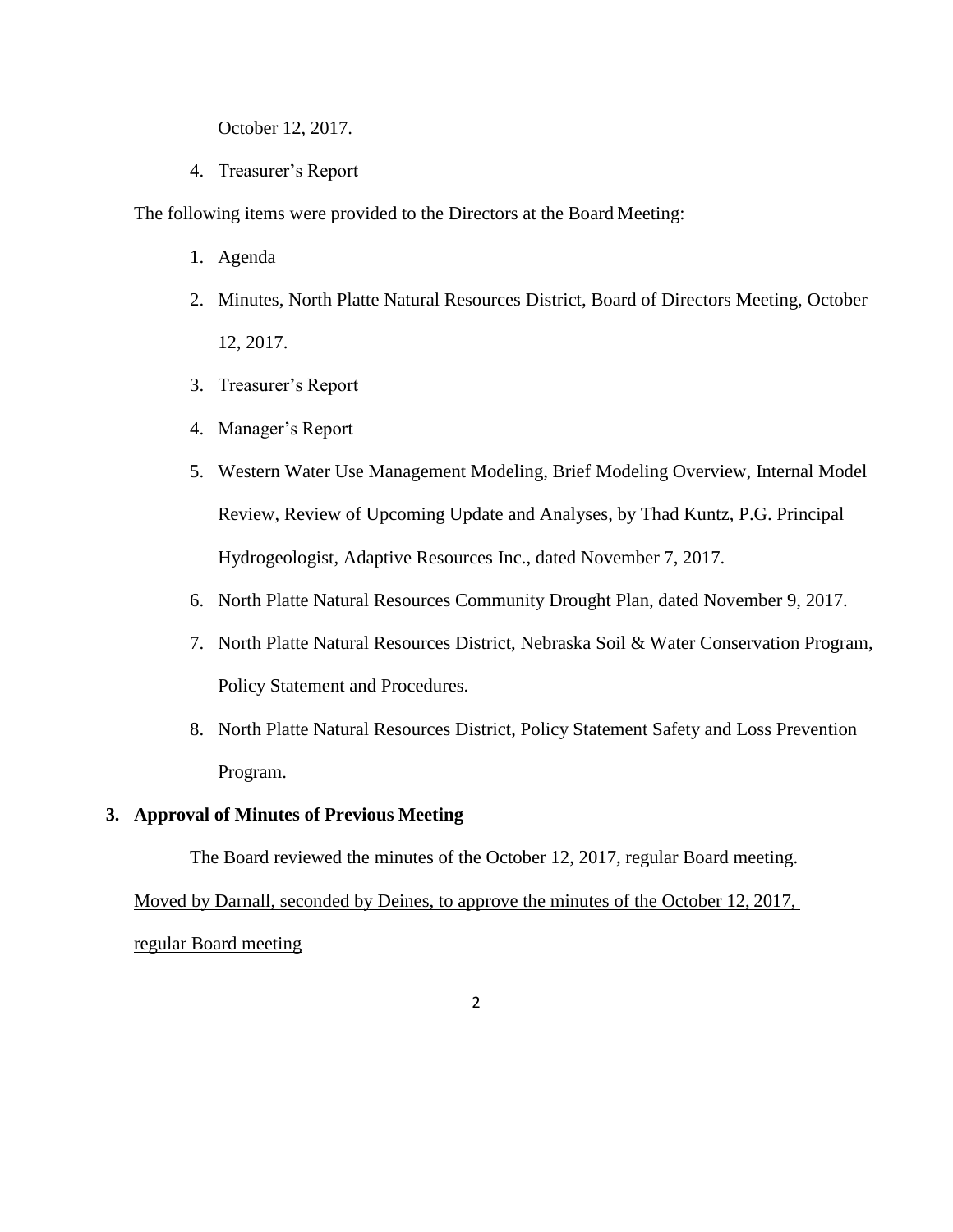#### regular Board meeting. Motion passed.

Ayes: Andreas, Darnall, Deines, Dillman, Lapaseotes, Ostdiek, Weinreis Nay: None Abstain: None Absent: Eirich, Henkel

## **4. Treasurer's Report and Accounts Payable**

Dave Ostdiek reviewed the Treasurer's report with the Board. Moved by Dillman,

seconded by Deines, to accept the Treasurer's report and pay the bills as listed. Motion

passed.

Ayes: Andreas, Darnall, Deines, Dillman, Ostdiek, Weinreis

Nay: None

Abstain: Lapaseotes

Absent: Eirich, Henkel

## **5. Comments from the Public**

There were no comments from the public.

## **6. Manager's Report**

Berge reported the District has recently severed ties with the Nebraska

Conservation Education Fund and Americorps as it became clear over the last several weeks that their goals and ours did not align. Jenifer Berge-Sauter remains involved in the greenhouse project and Emily Hauck will continue working with Americorps at the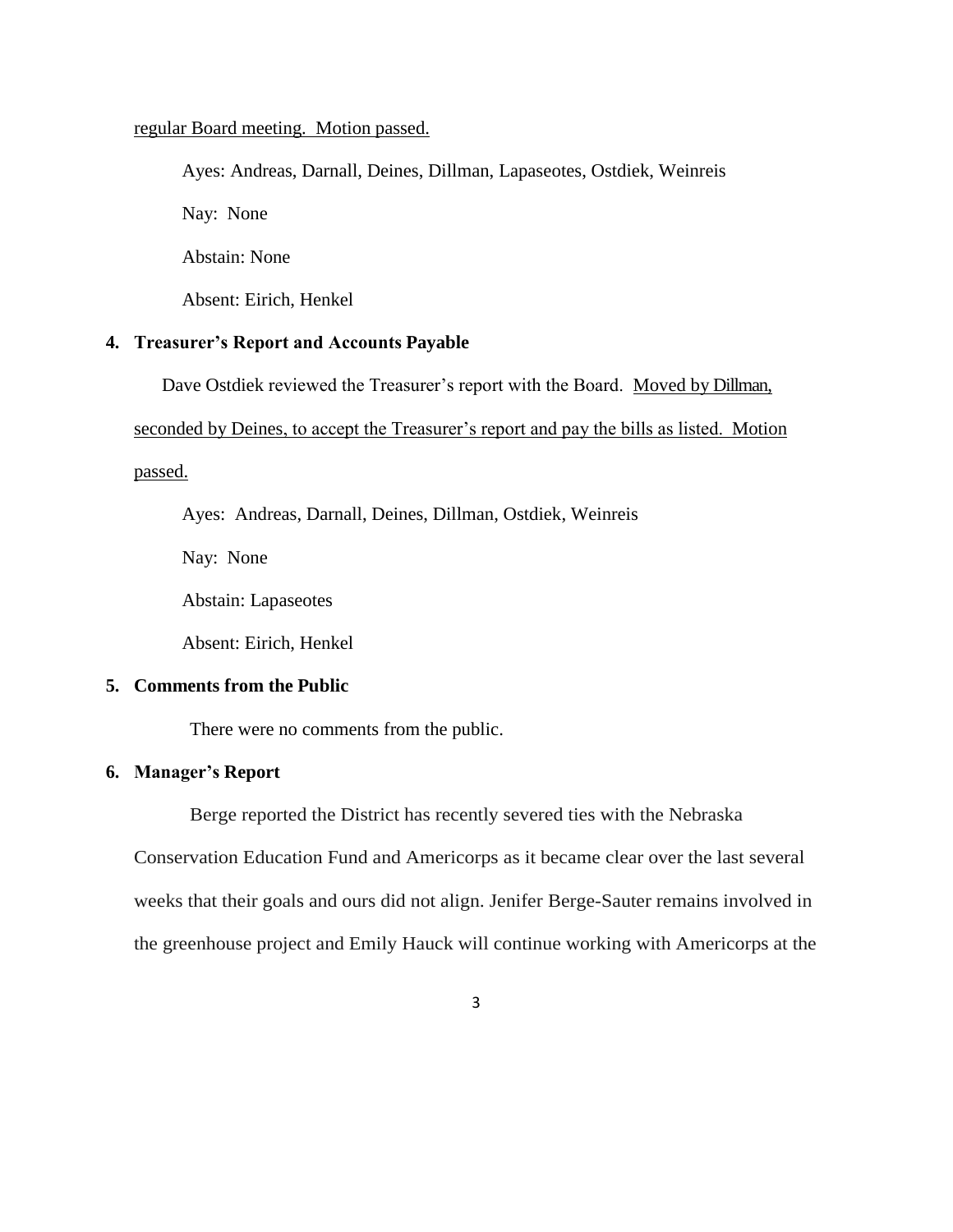City of Scottsbluff. Staff anticipates collaborating with her in the future. The fundraising for the greenhouse continues to be quite brisk. The application for Oregon Trail Community Foundation funds was recently approved for \$5,000, and our total amount raised is approximately \$71,000. Doug Millay will be attending the December Board Meeting to provide a presentation on the recently completed financials and at that time the Board will have an opportunity to approve the audit so that it may be submitted to the State Auditor of Public Accounts before December 20 as required by state statute.

An internal working group including Barb Cross, Jackie Bishop, Tracy Zayac and Berge have begun a top to bottom review of the most recently approved NPNRD Master Plan in the hopes of tackling a rewrite of that in the coming year. These plans are usually completed every five years, and we hope that we can embark on a rewrite that is more meaningful and involved than the plan that was passed in 2012.

A date has been set for the Employee Recognition Dinner to be January 19 at the Gering Civic Center. Directors will be receiving a "Save the Date" card in the mail in the coming weeks. The annual carry-in dinner for Thanksgiving will be tentatively held on Tuesday, December 12. You are welcome to attend. It will begin about 11:30 a.m.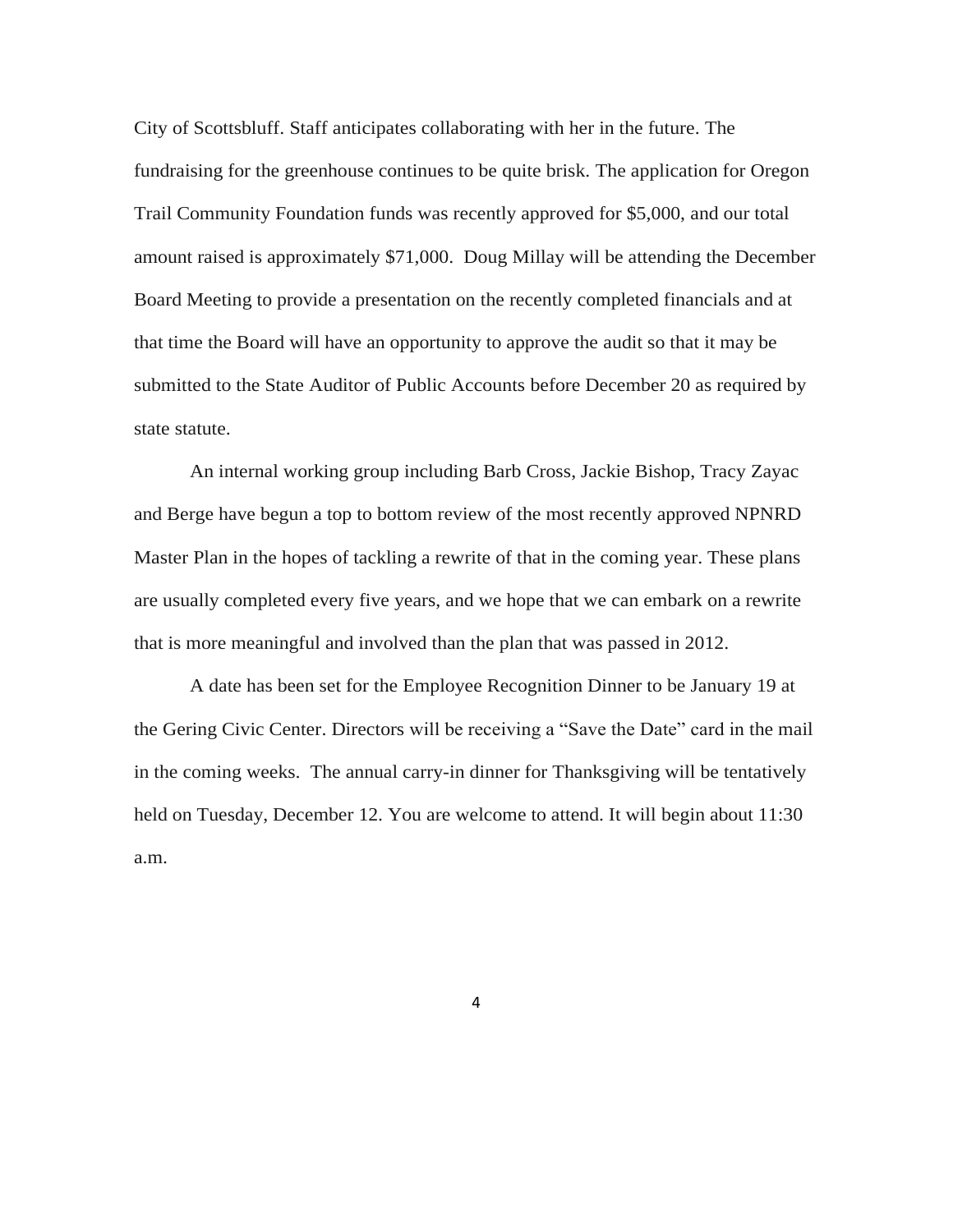The District is entertaining a quote from Capital Business Systems to become a "virtual CIO" for our computer needs. They will be brought in for the December Board Meeting to compare their pricing and services with Bytes.

Berge has been in contact with officials from the City of Scottsbluff, the Nebraska Department of Environmental Quality, the Scotts Bluff County Planning and Zoning Committee and others about the planned construction of a cement facility adjacent to several concerned landowners between Scottsbluff and Minatare. He has requested information about water use from Croell and received a written response that the company only plans to use up to 8 million gallons per year in the facility which would negate any need for offsets. Berge alerted the city and the interested landowners that while the North Platte NRD has limited authorities over such a project, the NRD does have authorities that would allow for us to monitor groundwater and air quality around the facility and are one of the authorities involved when it comes to soil and water erosion. Berge also forwarded along several questions to NDEQ and Scotts Bluff County for their action and response.

Berge has been in contact with several interested landowners and the City of Gering about the proposed landfill site on the Uttecht property encompassing Bald Peak. These ongoing conversations, since July, culminated in a meeting last week of "stakeholders" at the City of Gering offices where attendees were informed that indeed the city has tendered an offer for that property. Neighbors have expressed concern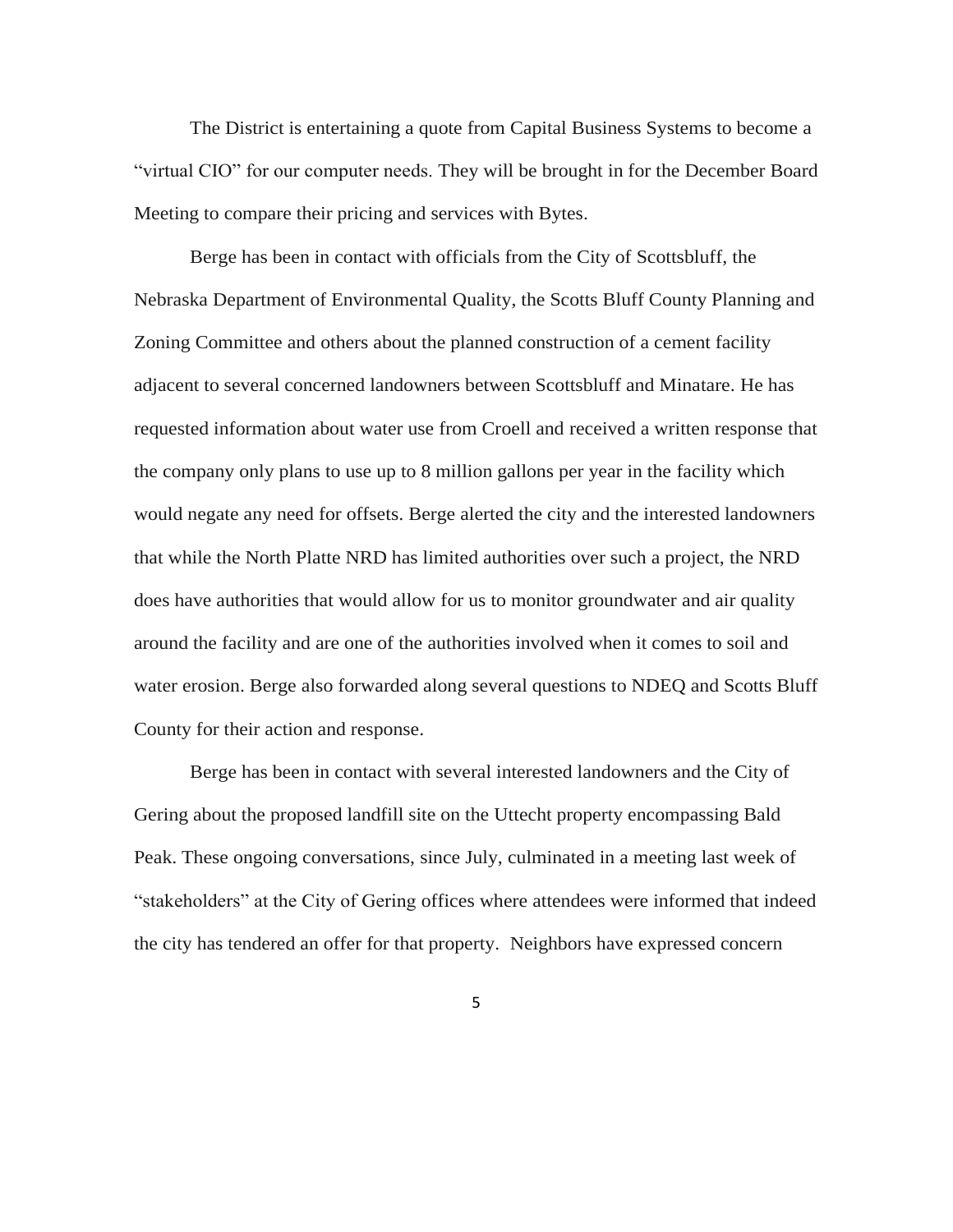about water quality, air quality, erosion and runoff into the adjacent Gering Ft. Laramie laterals. Our authorities for the monitoring of groundwater quality, air quality and enforcement of erosion complaints are broad. Given that the city's interest in the property has evolved to the point of purchase, the District also intend to provide mapping information including LIDAR layers and AEM aquifer mapping so that the city, while determining where to site the landfill within the parcel that they buy can make the best decision based on information that is made available to them. After siting, permitting and construction we will then need to decide as to our monitoring capabilities in the vicinity.

On November 15, the upper Platte Basin NRD's will be making a presentation to stakeholders at the Basin Wide Planning session about first increment spending. The purpose is to outline for stakeholders both specific and cumulative totals for monies spent during the first ten-year increment of the Basin Wide Plan and Integrated Management Plan. Approximate values for the first increment in the basin are near \$90 million. This NRD is responsible for nearly \$12 million (though this includes future obligation under several leases). It is the group's hope that this conversation will help communicate to the stakeholders the necessary financial realities of continuing to seek FA status with dwindling revenue streams. This is not an effort to shirk our statutory responsibility, but rather to ensure that they continue at an even pace. Berge hopes to be able to provide a meaningful update to the Board at the December meeting.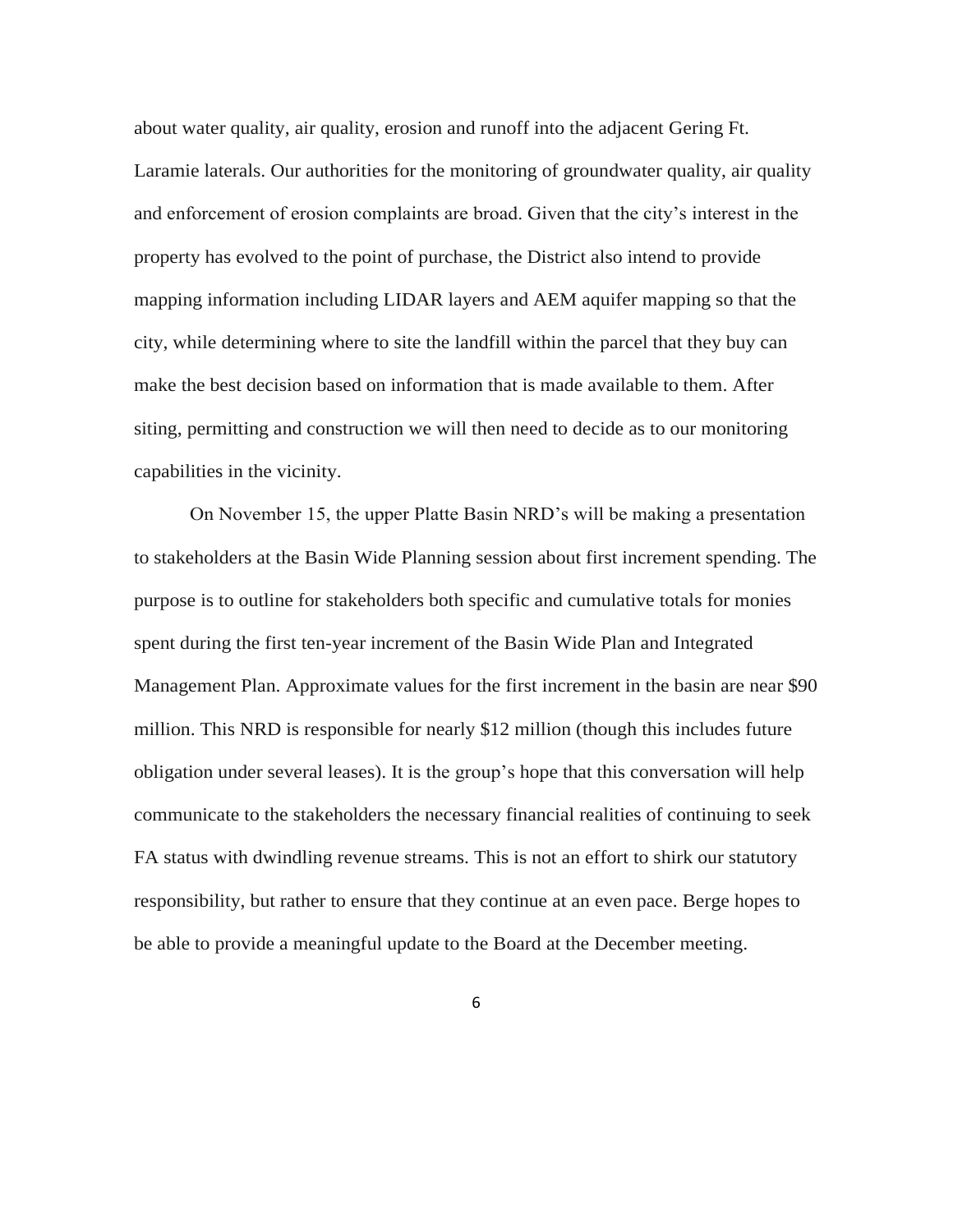As reported last month, the Platte Basin Coalition committed to providing this NRD with nearly \$2.6 million for a variety of conjunctive management projects including the DU/Blue Creek partnership, and reimbursements for already existing contracts, as well as technology/pivot improvements. Several agreements are under legal review by DNR, and we hope to execute those contracts by the end of the year.

Zayac will be providing an update on our drought planning efforts later on the agenda. The draft plan is an excellent work in progress, but does pose some challenges, particularly as it relates to human resource needs. There are a great deal of outreach and reporting responsibilities in the plan that will necessarily require a reprioritization of drought. Staff hope to have the plan in front of the Board in December for your consideration. As noted above, the funds for this project have already been approved and committed. Scott Schaneman has been working with pertinent landowners to get commitments and ensure that contract language is agreed to. Staff will also be doing some significant outreach with the affected surface water districts.

The District jointly applied for a Nebraska Environmental Trust (NET) grant with the South Platte NRD, Upper Niobrara White NRD, NEWBA and Aquamart to work on a pilot project for technology improvements on groundwater only acres in the District. Staff had a planning meeting last week to discuss next steps if we receive the funds.

7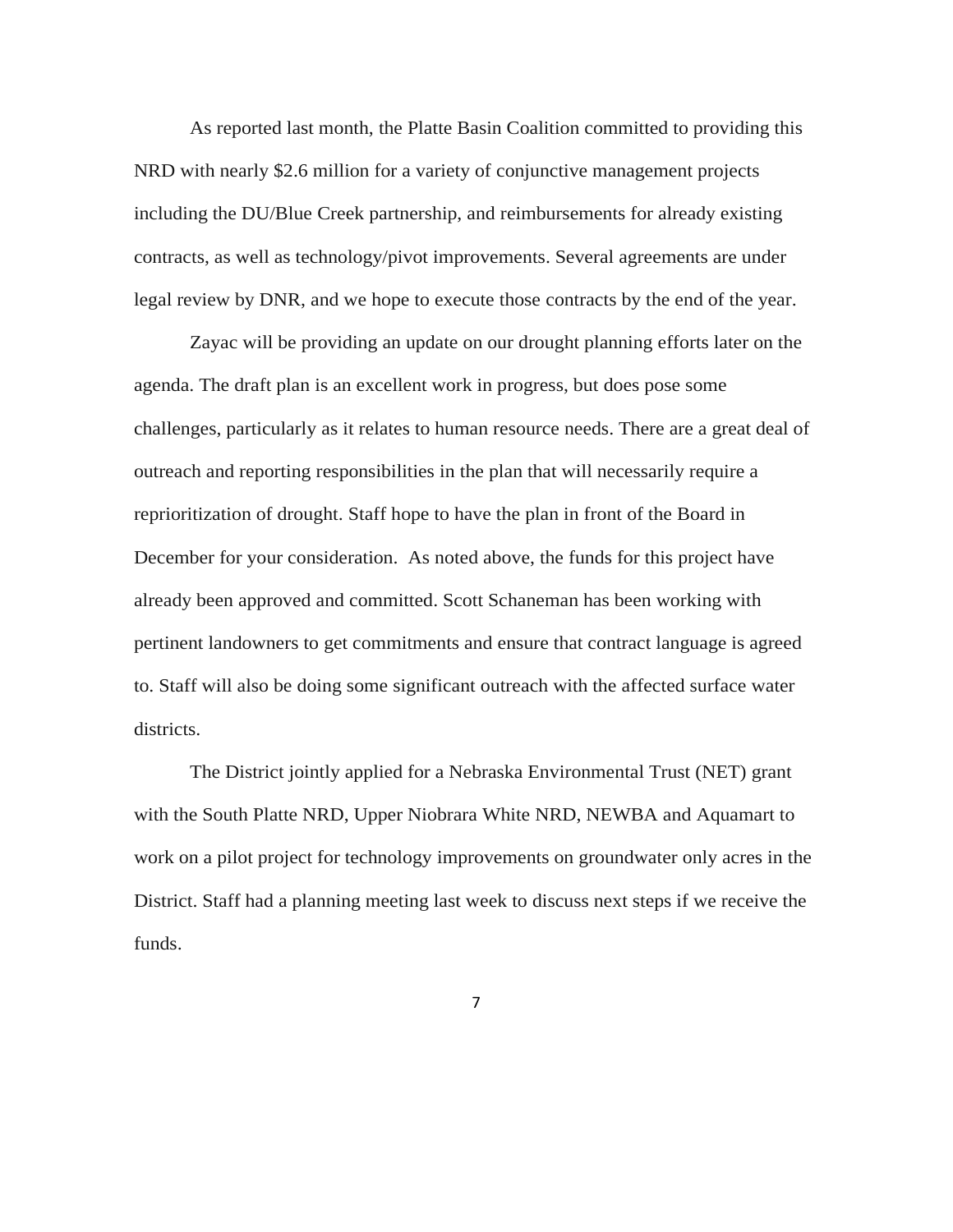The NRD recently received the perennial request from CNPPID for pumping data in the District and will be providing that aggregate data as we have in the past.

As part of our ongoing efforts to prepare for rules changes, Cross has been doing some research and meeting with experts in the field to determine our best steps for nitrogen management across the District. This has long been an issue in our District and as we noted recently to the Water Resources Committee, staff would like to provide some workable solutions for the Committee, and ultimately the Board to consider.

The legislative session is right around the corner, and as such, we are preparing for a busy winter and spring. Obviously, there will be much action on LB 98, and NARD and others have identified the following Senators that we will be our focus on that issue: Albrecht, Brasch, Brewer, Briese, Larson, Linehan, Lowe, and Schumacher.

Next week, Berge will become the third graduate in a row from the North Platte NRD to complete the Nebraska Water Leaders Academy. This is an excellent program, and he has encouraged additional staff to participate in 2018. Berge also completed his certificate in the Climate Change and Energy Program at the Harvard Kennedy School last month. This was an excellent learning opportunity with 45 individuals from 5 different continents discussing mitigation and resilience as it relates to energy and water needs. It was also an excellent networking opportunity and allowed him to visit at length about conjunctive water management with the Global Sustainability

8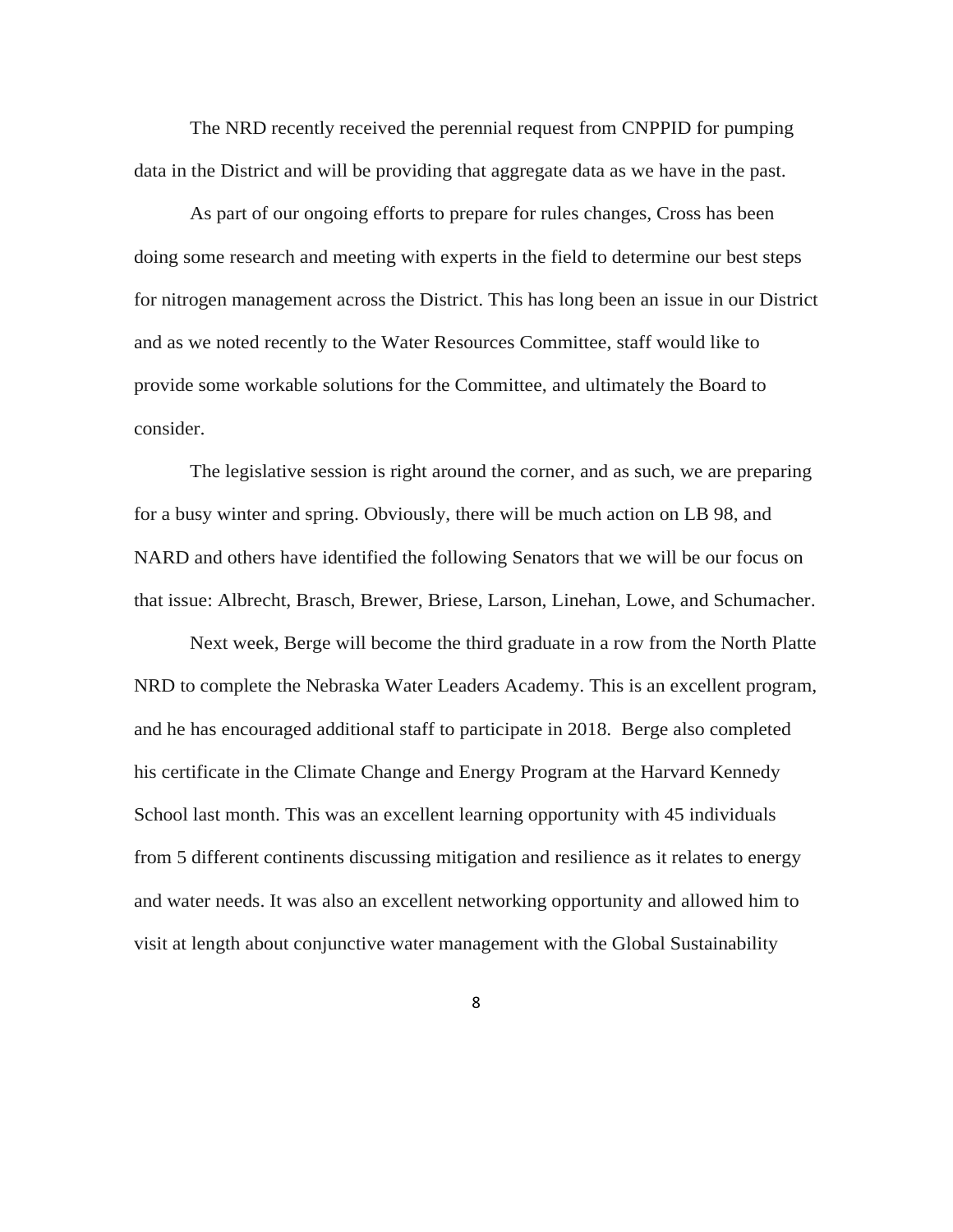Lead for the Coca-Cola Corporation who has a strong interest in partnering with an organization like ours to meet their sustainability goals.

NARD Legislative Conference will be held on January 23 and 24 in Lincoln – details are still being developed. Board Members will need to arrive a half hour early for the December Board Meeting to complete Harassment training. If you cannot make that, please let staff know and they will accommodate your schedule.

#### **7. Western Water Use Management Model Update**

Thad Kuntz provided his annual update on the Western Water Use Management Model. They are doing an internal model review between the three models to get a better sense on how they all work together. The Hydrogeology of Western Nebraska Project will be completed this year. Kuntz also descripted the updates to the database they did and the upcoming analysis, which will include the Robust Review and analysis for water management.

#### **8. Drought Planning Update**

Zayac provided an update on drought planning process. She reviewed the whole planning process and provided some highlights to the drought plan the committee drafted. She also provided the next steps for the plan. The NRD is taking public comments right now, and it will go before both the District Operations and Water Resources Committee for comments and recommendations.

### **9. Consideration of Nebraska Soil and Water Conservation Program and District Cost**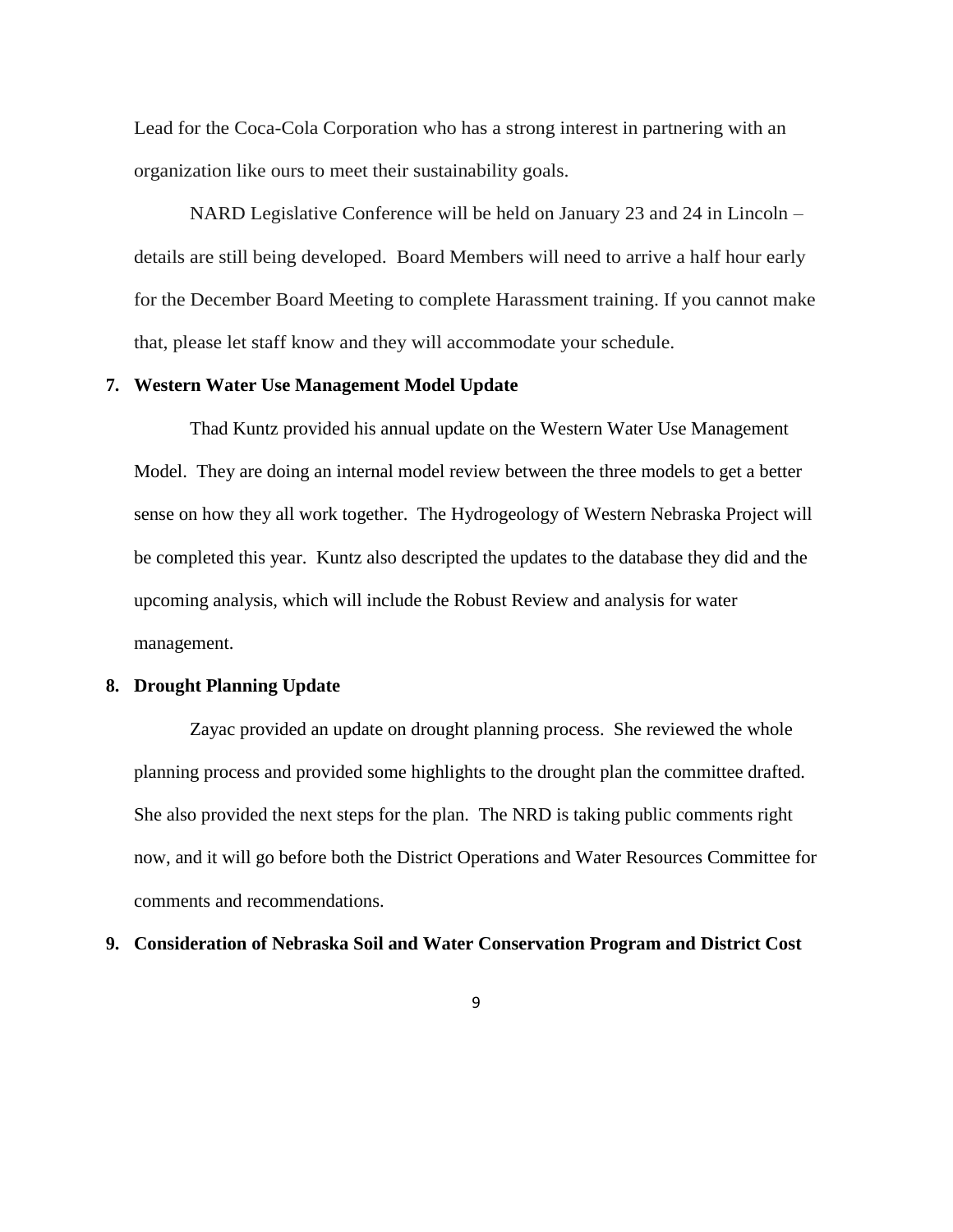#### **Share Program Policy Statement**

Staff have also updated the Nebraska Soil and Water Conservation Program and District cost share program policy statement to reflect changes in the application. Staff recommended approving the new policy statement. Moved by Ostdiek, seconded by Deines, to approve the revised Nebraska Soil and Water Conservation Program and District cost share program policy statement. Motion passed.

Ayes: Andreas, Darnall, Deines, Dillman, Lapaseotes, Ostdiek, Weinreis

Nay: None

Abstain: None

Absent: Eirich, Henkel

## **10. Consideration of North Platte NRD Safety and Loss Prevention Policy Statement**

Staff have also updated the North Platte NRD Safety and Loss Prevention policy

statement to reflect the update in reporting requirements. Staff recommended approving

the new policy statement. Moved by Deines, seconded by Weinreis, to approve the

revised North Platte NRD Safety and Loss Prevention policy statement. Motion passed.

Ayes: Andreas, Darnall, Deines, Dillman, Lapaseotes, Ostdiek, Weinreis

Nay: None

Abstain: None

Absent: Eirich, Henkel

**11. Adjourn**